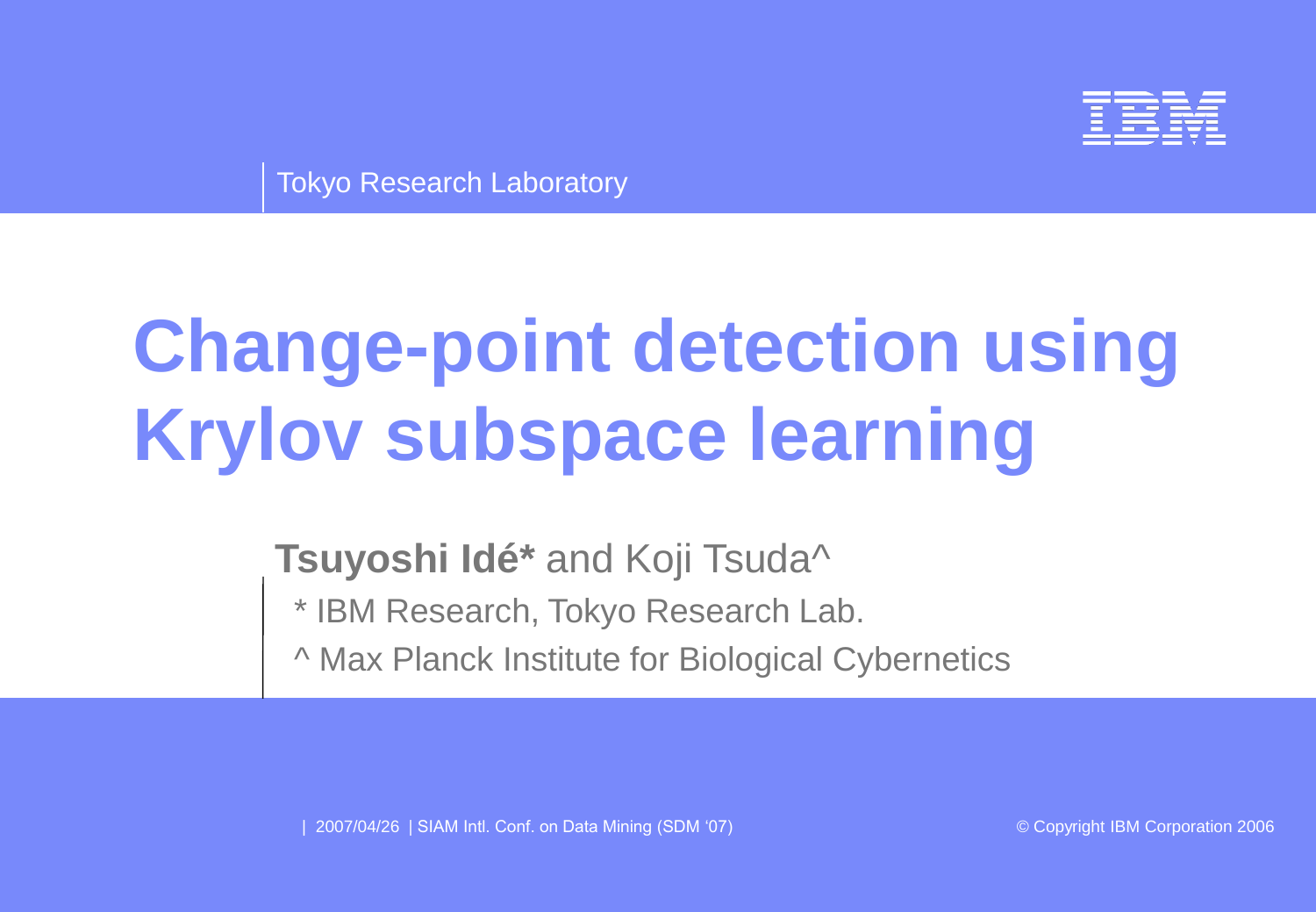## **Summary**

# Fast algorithm for **PCA** when you want only the **inner product**

# Apply this to a **PCA**based **change-point detection** method

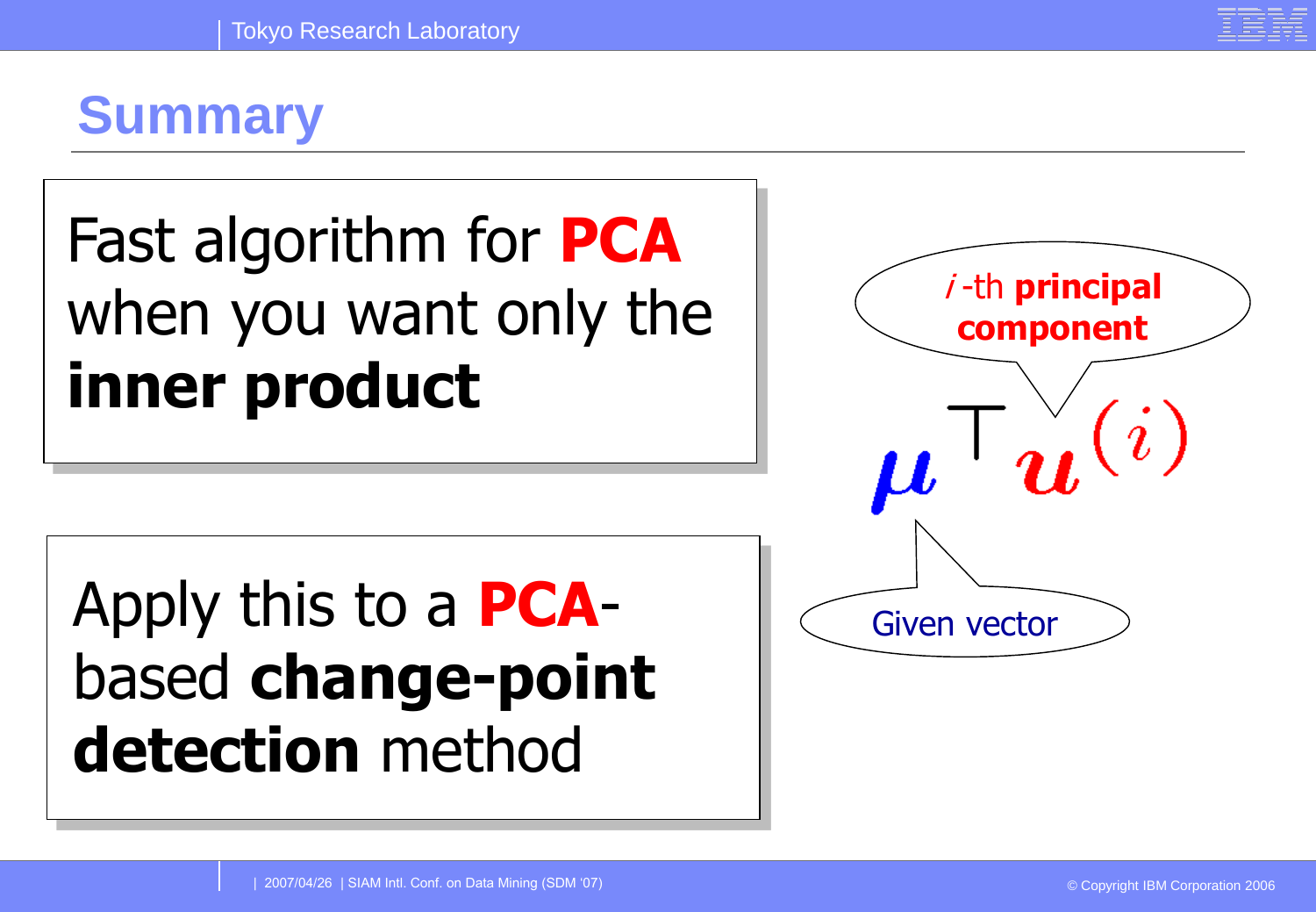

### **Contents**

- ▪**PCA-based approach to change detection**
- ▪**Speeding up PCA for the inner product**
- **Experiment and summary**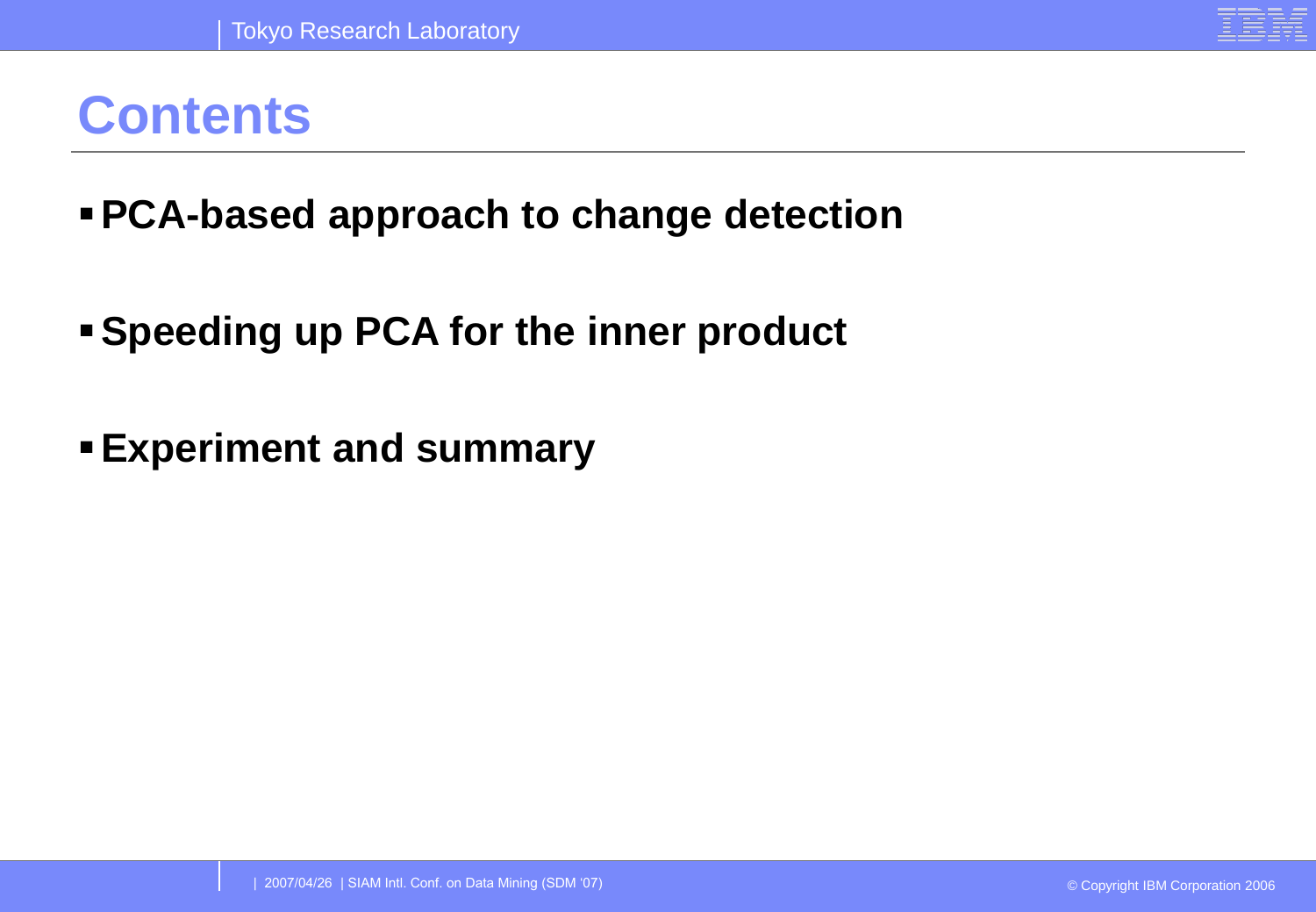

### **PCA-based approach to change detection**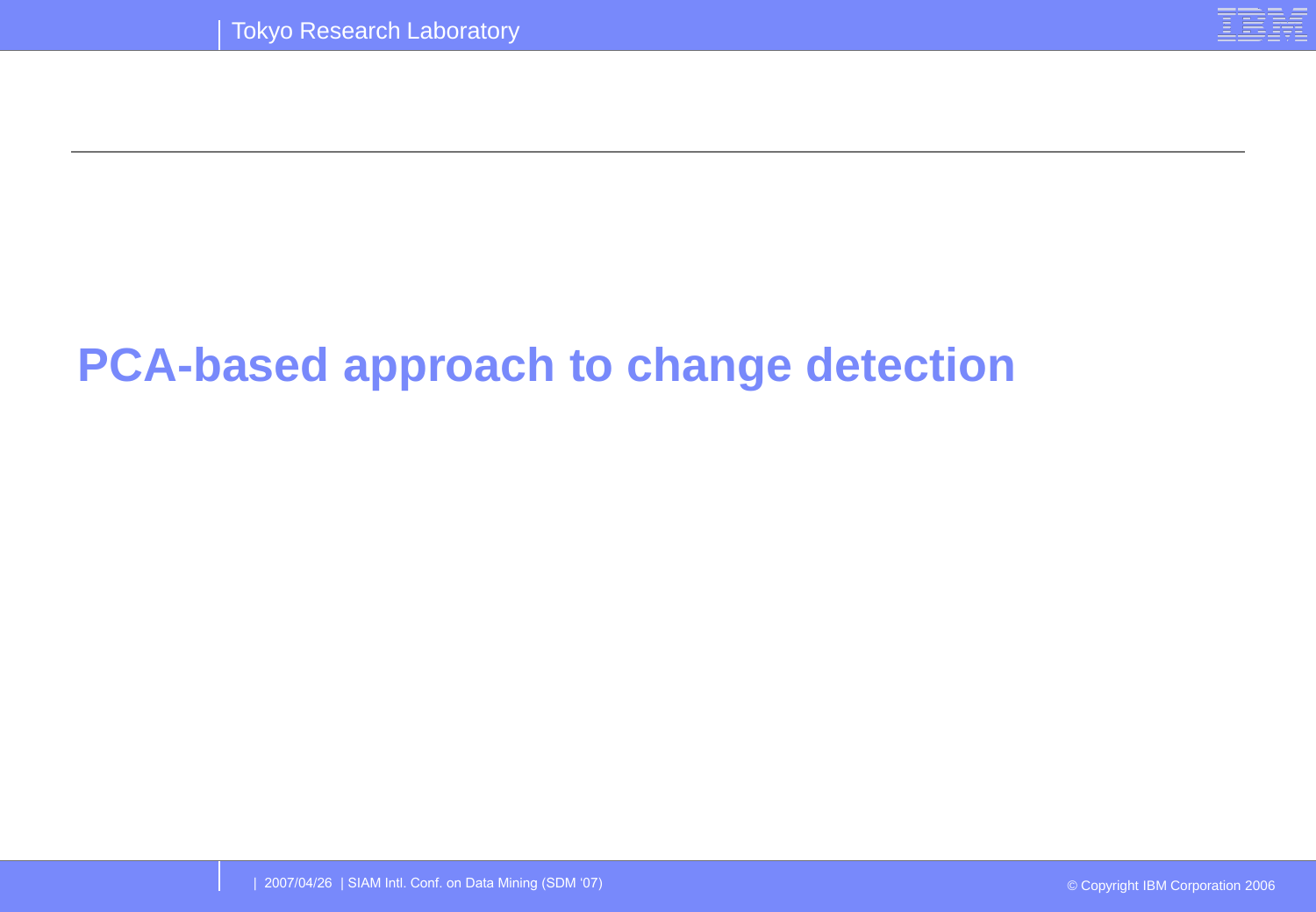

## **Change-point detection**



#### ▪**CP detection** ≒ **knowledge discovery**

#### ▪**Need to handle the variety of CPs**

"model-free" methods are preferable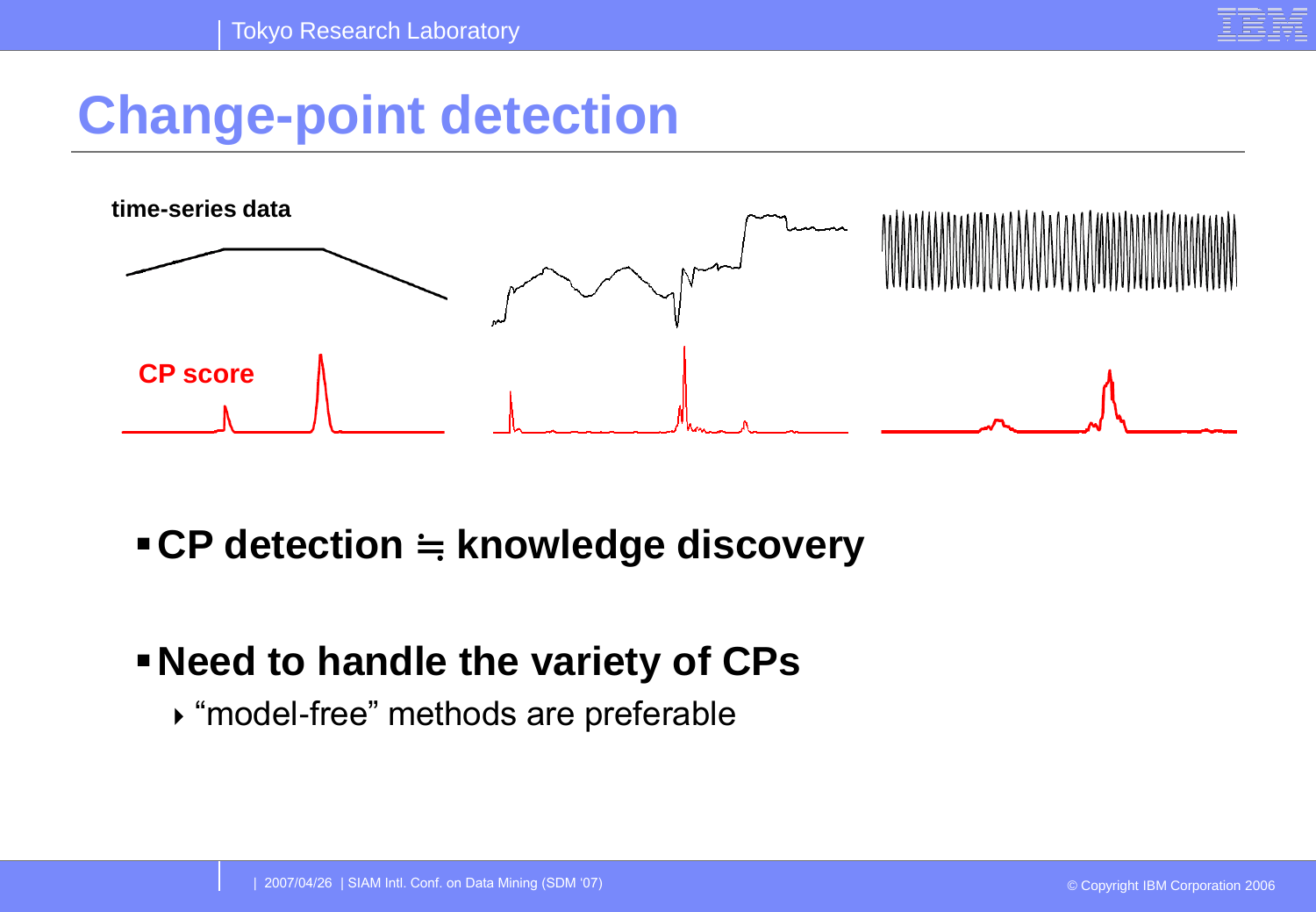

## **Simple approach to change detection**

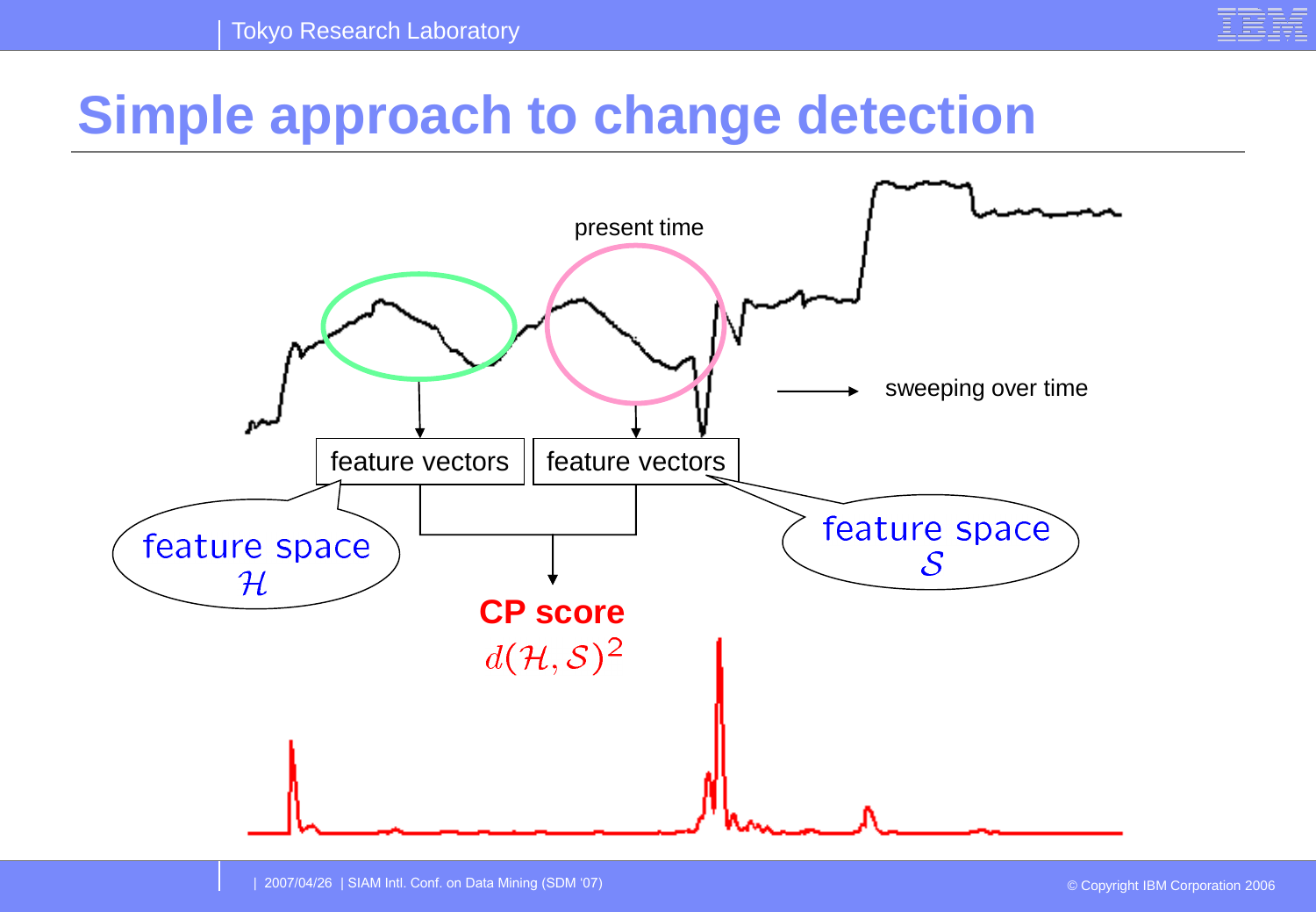

## **PCA-based approach to CP detection: SST \***

**SST = singular spectrum transformation**

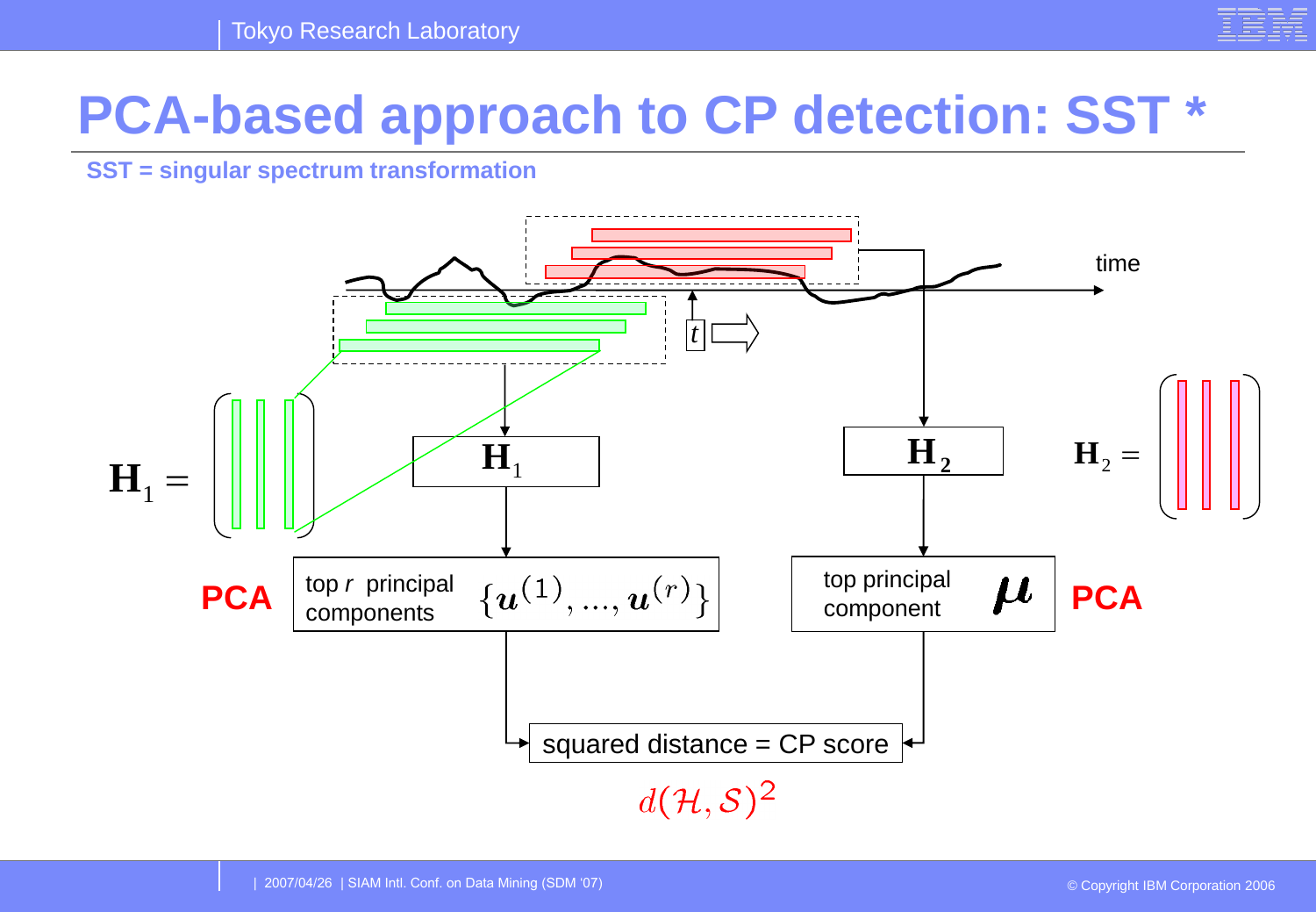

## **Definition of subspace distance**



If we restrict to dim( $S$ )=1, it reads

$$
d(\mathcal{H}, \mathcal{S})^2 = 1 - \sum_{i=1}^r \boldsymbol{\mu}^\top \boldsymbol{u}^{(i)}
$$

where

$$
\mathcal{S} = \text{span}\{\mu\} \quad \text{and} \quad \mathcal{H} = \text{span}\{u^{(1)}, u^{(2)}, ..., u^{(r)}\}
$$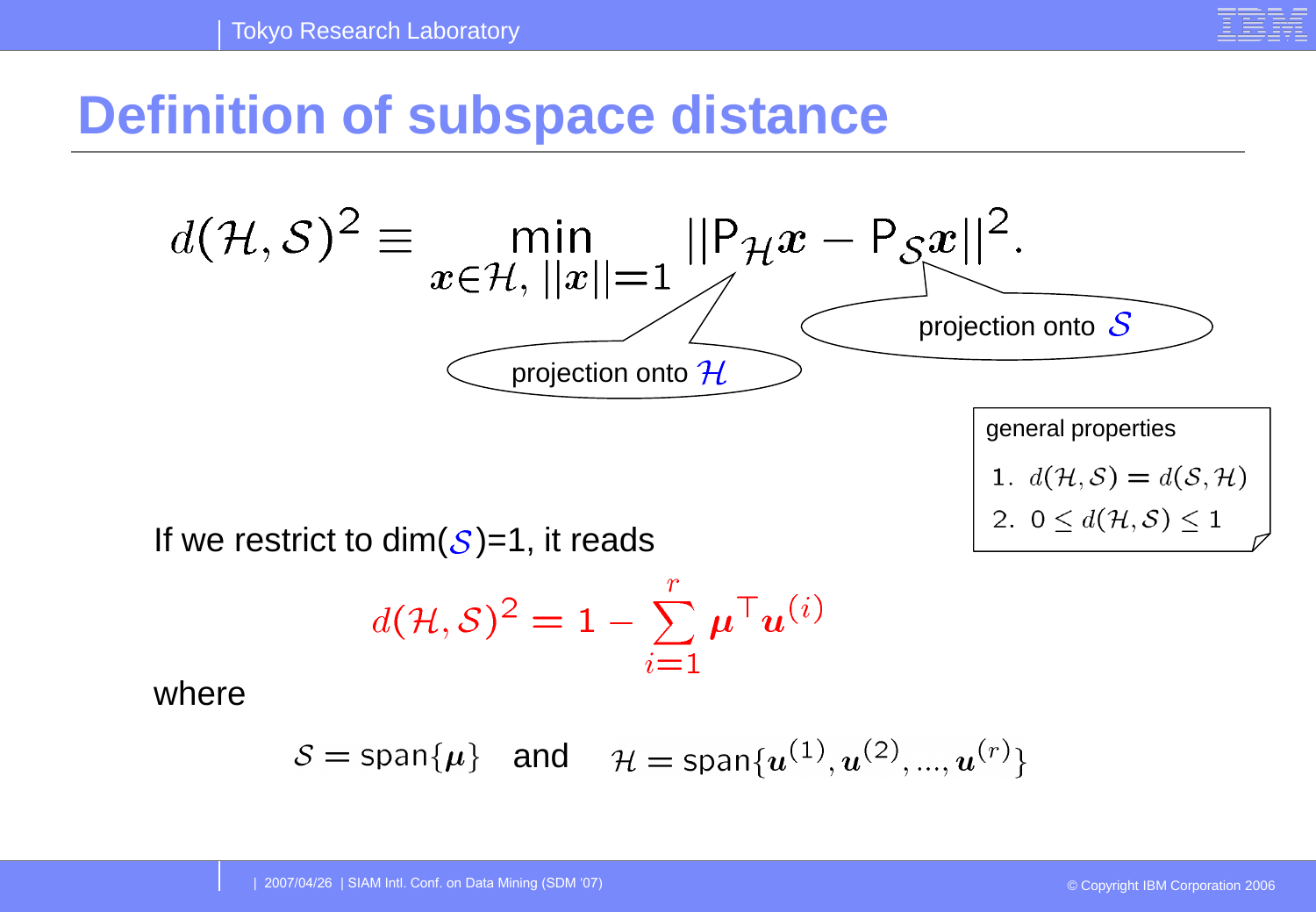

## **Principal component analysis (PCA) review**



#### ▪ **Eigenvectors**

 $\rightarrow$  the most popular directions among the column vectors in  $H_1$ 

#### ▪ **Eigenvalues**

 $\rightarrow$  the degree of popularity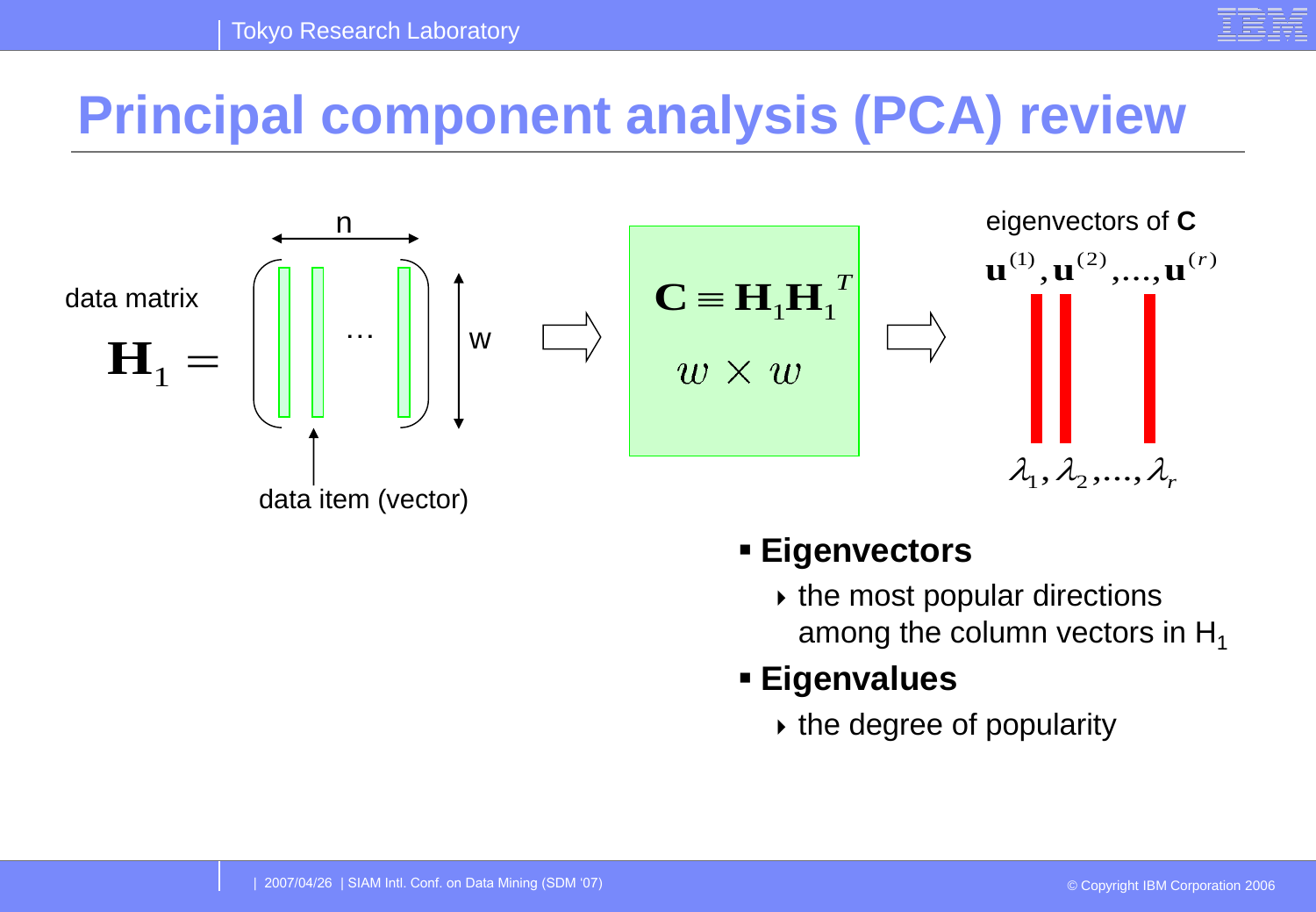## **SST is very slow due to repetitive PCA**

- Most of the computation time is spent in finding  $\{u^{(2)}, u^{(3)}, ..., u^{(r)}\}$
- The top components  $\mu$  can be found efficiently
- Our problem is

Compute the inner product  $\mu^{\top} u^{(i)}$  for a given  $\mu$  at each t as fast as possible



The size is moderate  $($   $\sim$   $O(100)$   $).$ But **dense** !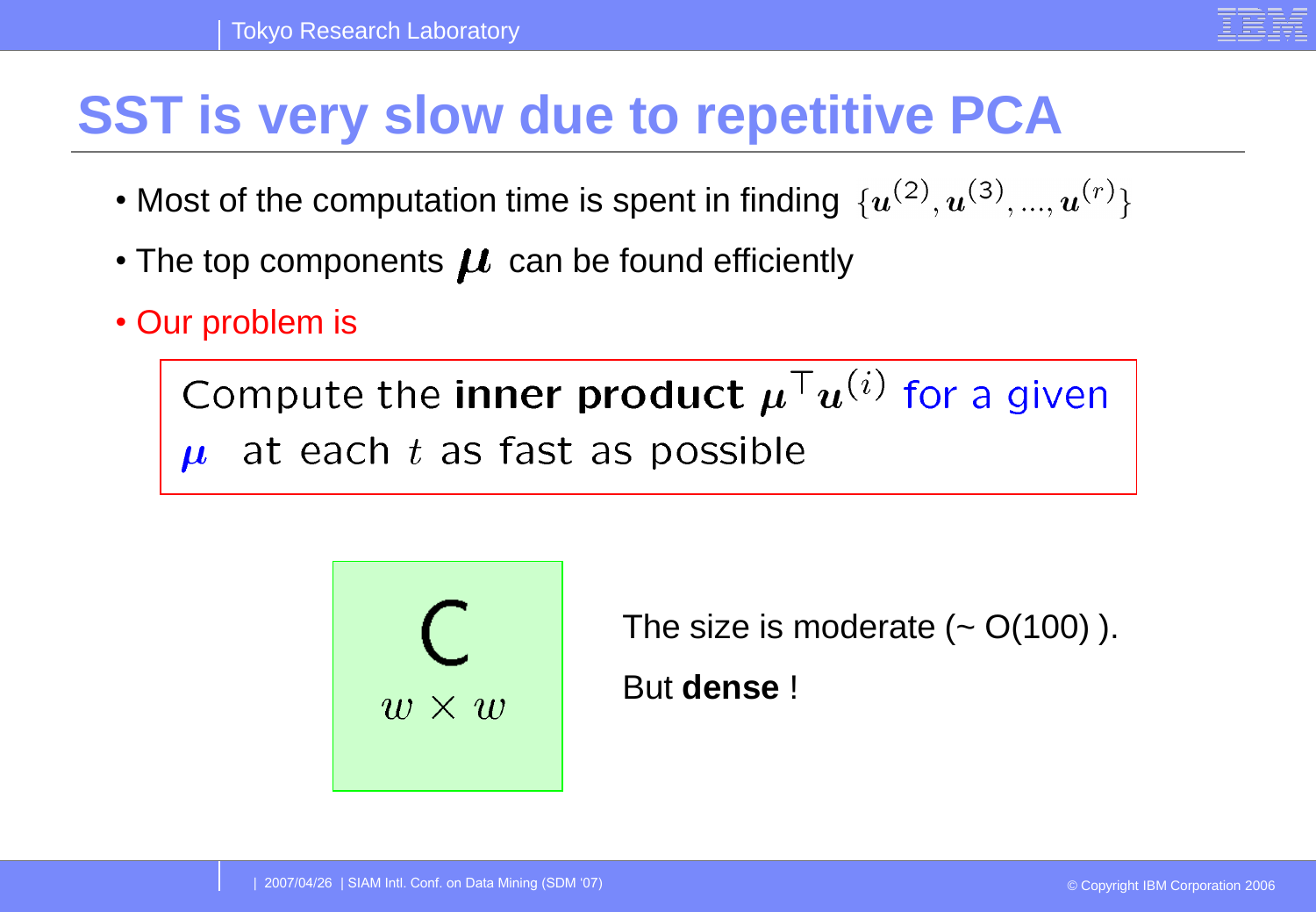

## **Related work**

#### ▪ *Other fast EVD engines*

- $\rightarrow$  our algorithm is specially designed to compute the **inner product**
- $\rightarrow$  it is much faster than when a fastest generalpurpose PCA engine is simply used
	- orthogonal iteration (power method)
	- EM-PCA [Roweis, NIPS 98]

#### ▪ *Online SVD algorithms*

- extensively studied in information retrieval
	- "folding-in" and its variant
		- Zha-Simon, SIAM J. Sc. Com. 1999
- unacceptable assumptions
	- document DB is **stable**
	- matrix is high-dimensional but *sparse*
- *Sampling-based approaches*
	- $\rightarrow$  not useful unless the matrix is huge
		- Williams-Seeger, NIPS 00
			- Nyström method
		- Channubhotla-Jepson, NIPS 04
			- a renormalization technique
- *Different from standard Krylov subspace methods?*
	- ▶ We point out that
		- the Krylov subspace is very useful in computing the inner products
		- and applicable to *dense* matrices if you want only the inner products
	- ▶ one common sense in numerical analysis:
		- Krylov subspace methods are unstable for dense matrices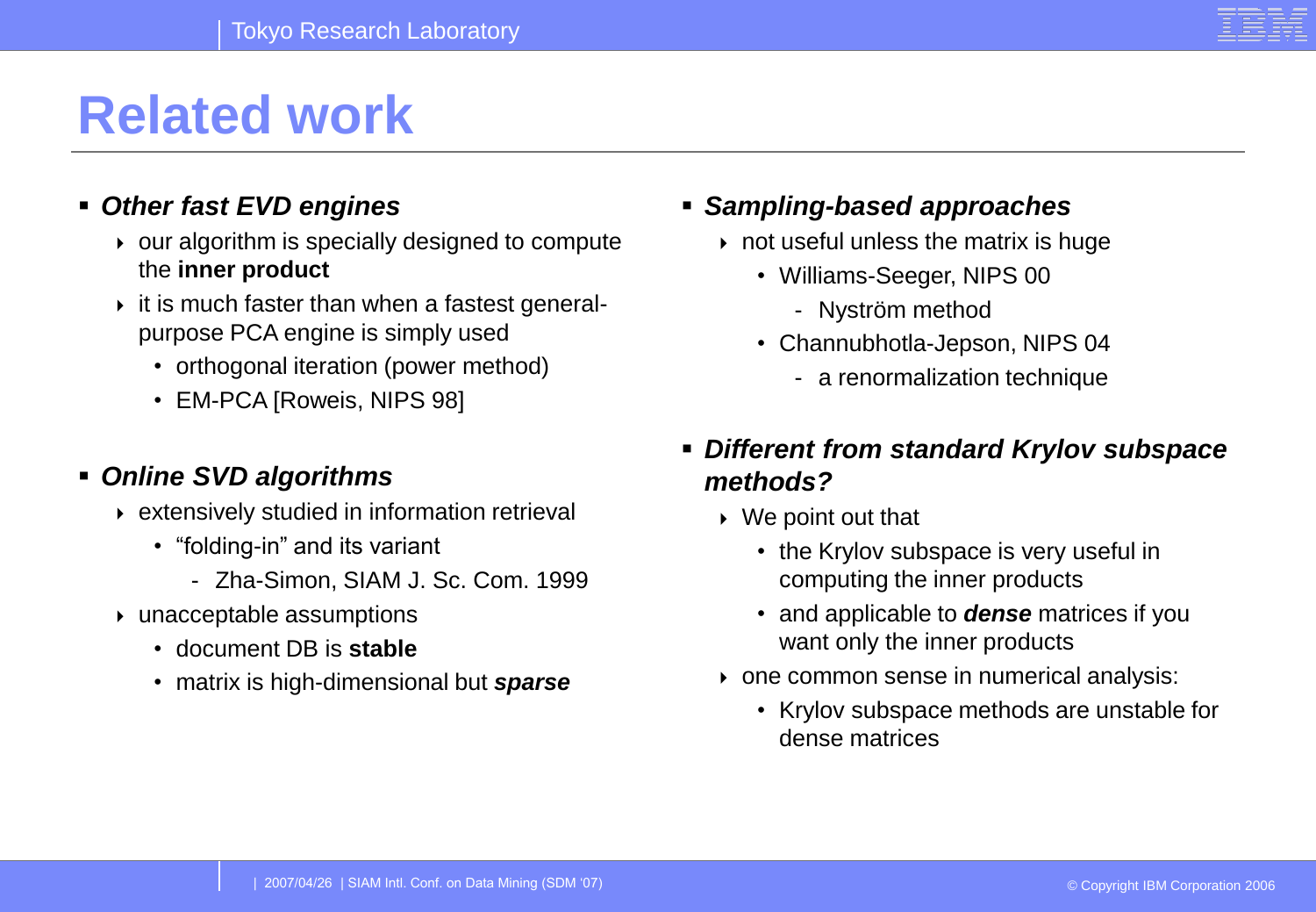

## **Speeding up PCA for the inner product**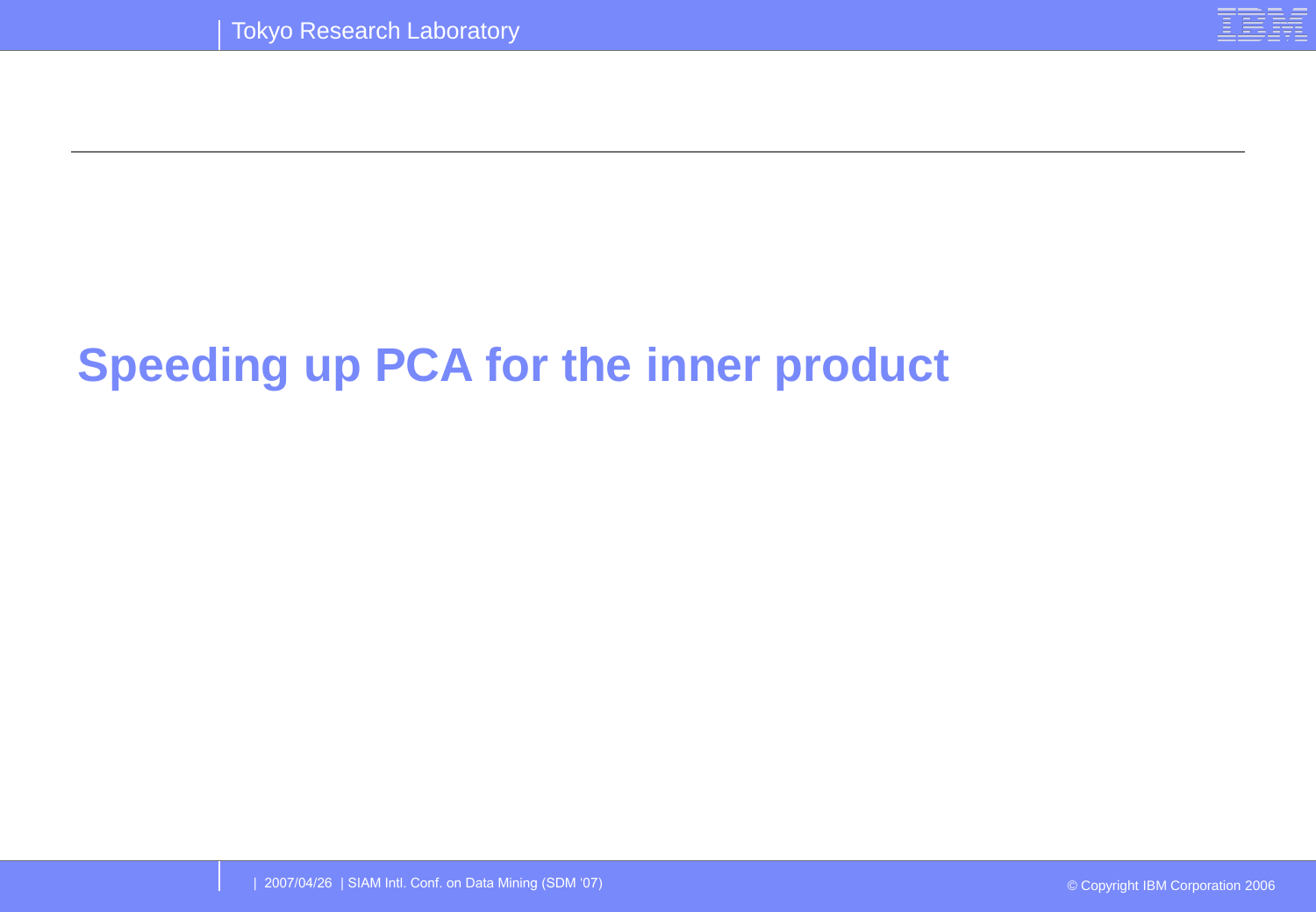

## **A trick for computing the inner product**

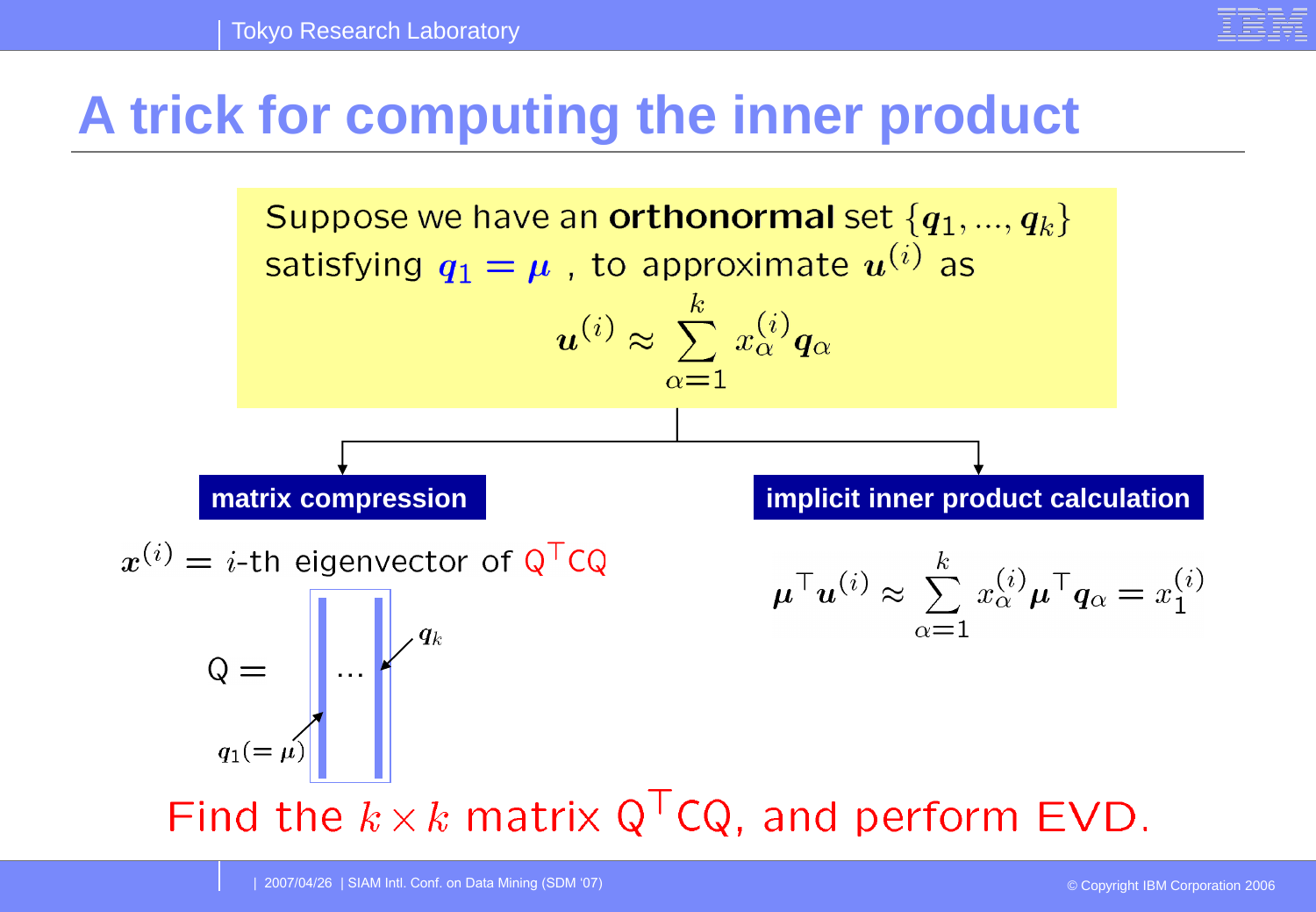

## **A trick for computing the inner product**



The inner product of the principal components

## Find the  $k \times k$  matrix Q<sup>T</sup>CQ, and perform EVD.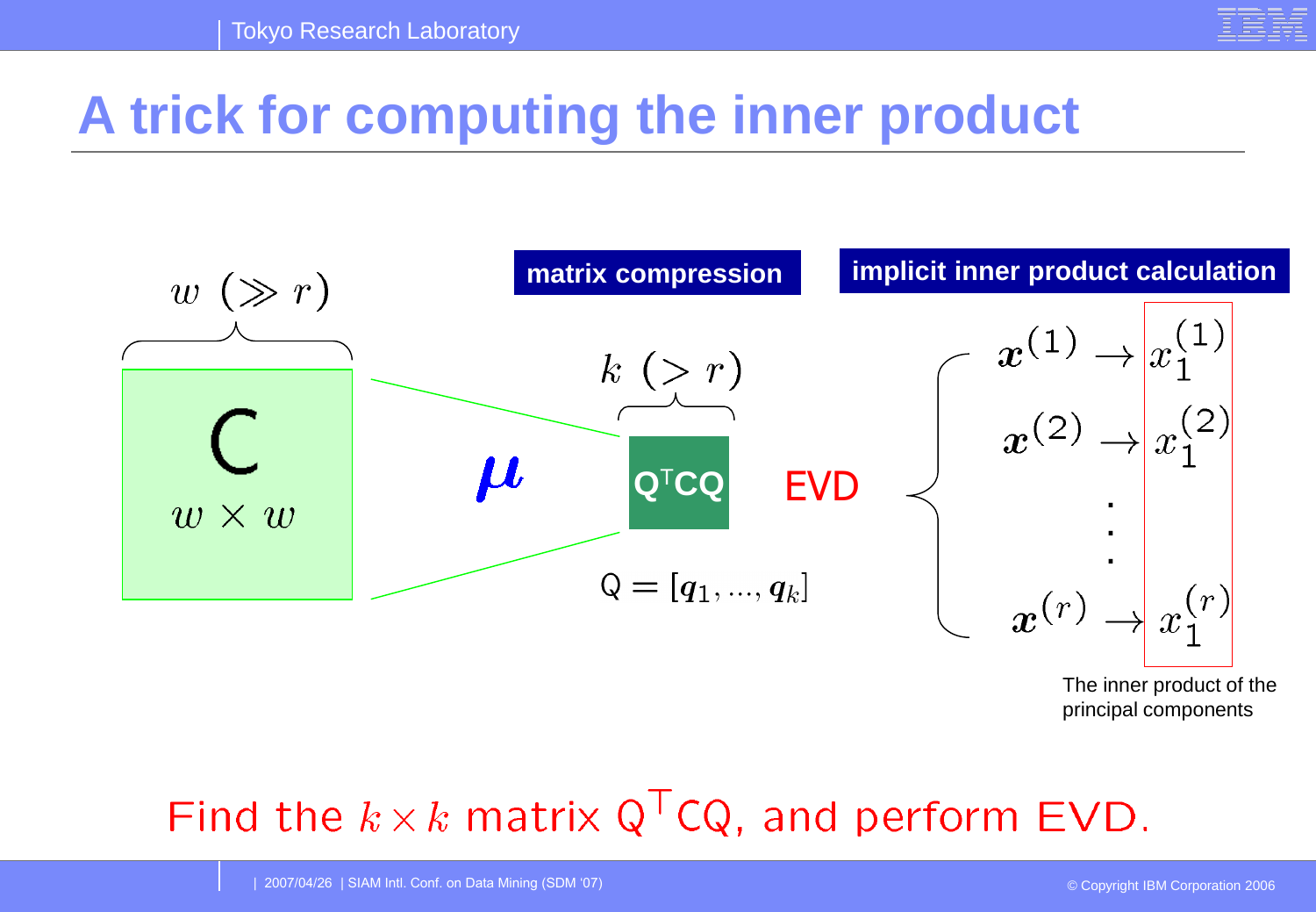

## How to find the orthonormal vectors  $\{q_\alpha\}$

- $q_1 = \mu$
- Large overlap with the principal subspace

Solution: **Perform Gram-Schmidt orthgonalization of**  $\{\boldsymbol{\mu}, \mathsf{C}\boldsymbol{\mu}, ..., \mathsf{C}^{k-1}\boldsymbol{\mu}\}$ **to get**  $q_1 (= \mu), q_2, ..., q_k$ known as *Krylov subspace*

#### Intuition

$$
C\boldsymbol{\mu} = \left[\sum_{l=1}^{w} \lambda_l \boldsymbol{u}^{(l)} \boldsymbol{u}^{(l)}^\top \right] \boldsymbol{\mu},
$$

$$
C^2 \boldsymbol{\mu} = \sum_{l=1}^w \lambda_l^2 \boldsymbol{u}^{(l)} \boldsymbol{u}^{(l)}^\top \boldsymbol{\mu}, \dots
$$

spectral expansion of **C**

$$
\quad \text{multiplying by C }\quad \Box
$$

more focus on larger eigenvectors, or **principal components**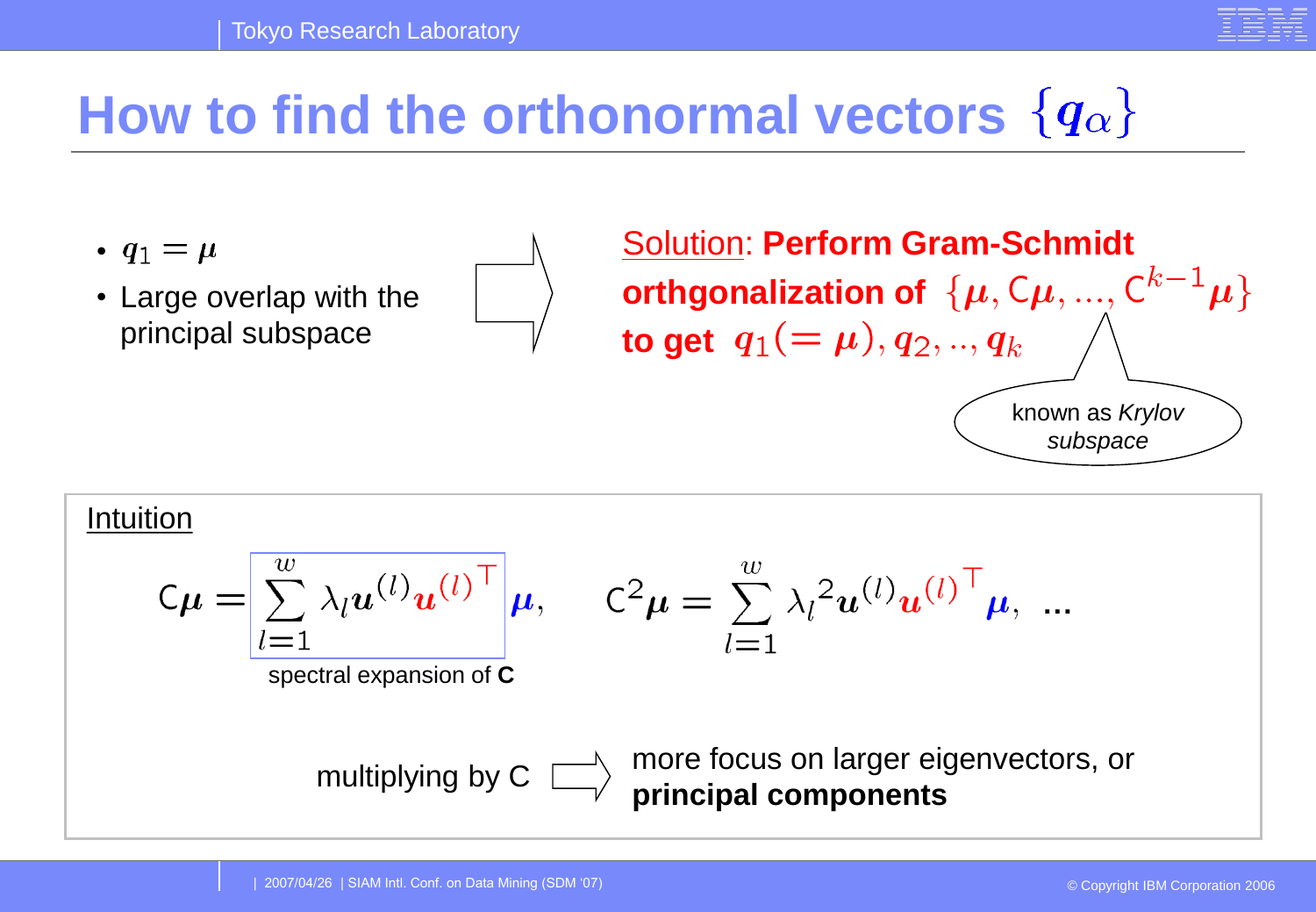

## **Useful properties of Krylov subspace**



#### **▪ Property 2: There exists an algorithm that finds**  $\{a_{\alpha}\}$  **and**  $\{b_{\beta}\}$  **directly from C**

- i.e., you can skip to find **Q**
- ▶ the Lanczos procedure [see, Golub-van Loan, Chap.9]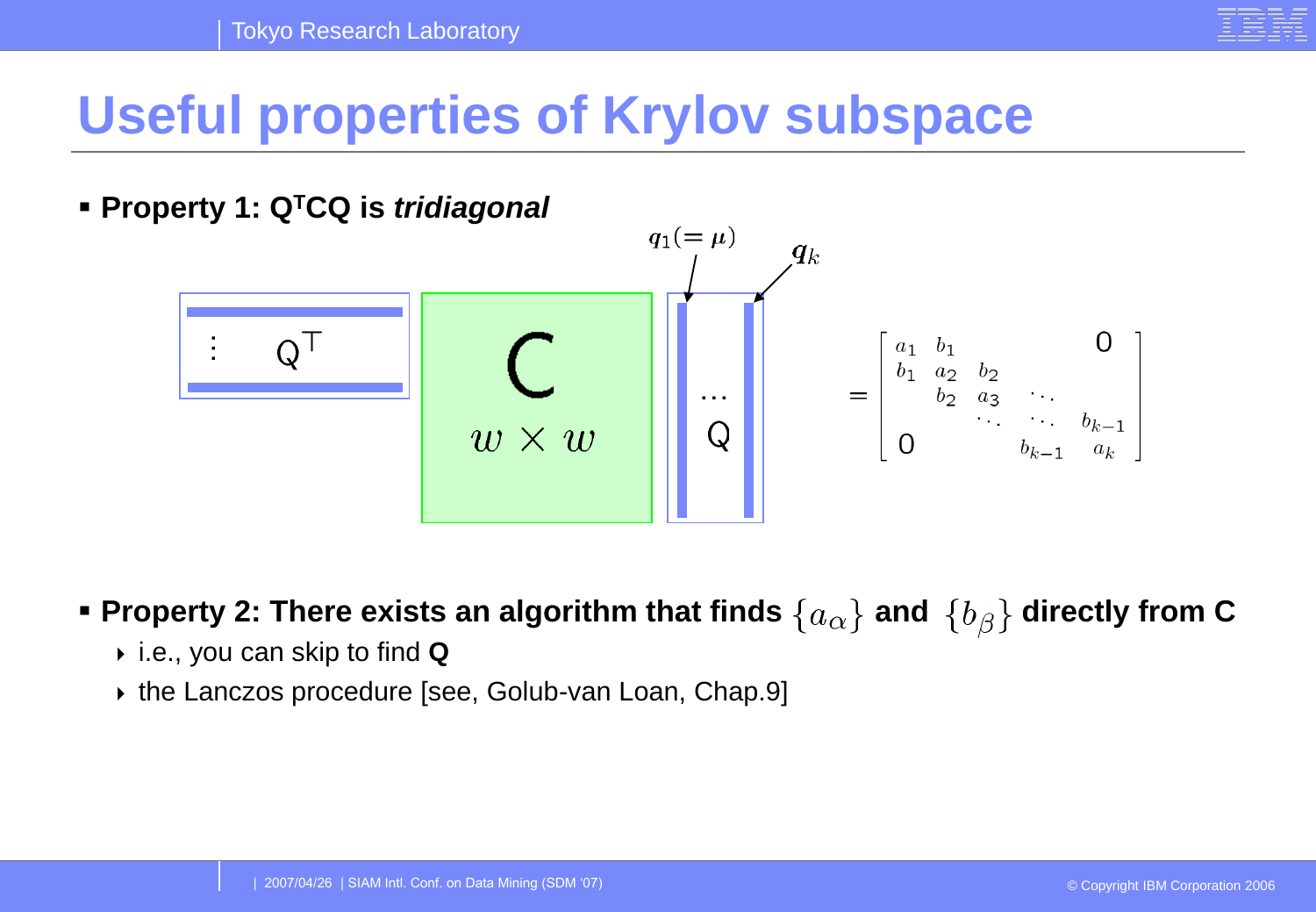

#### **Final algorithm: implicit Krylov approximation**



The inner product of the principal components

- Typical size:  $w$  ~100,  $r$  ~ 3,  $k$  ~ 5
- EVD of tridiagonalized matrices can be done extremely efficiently using QR iteration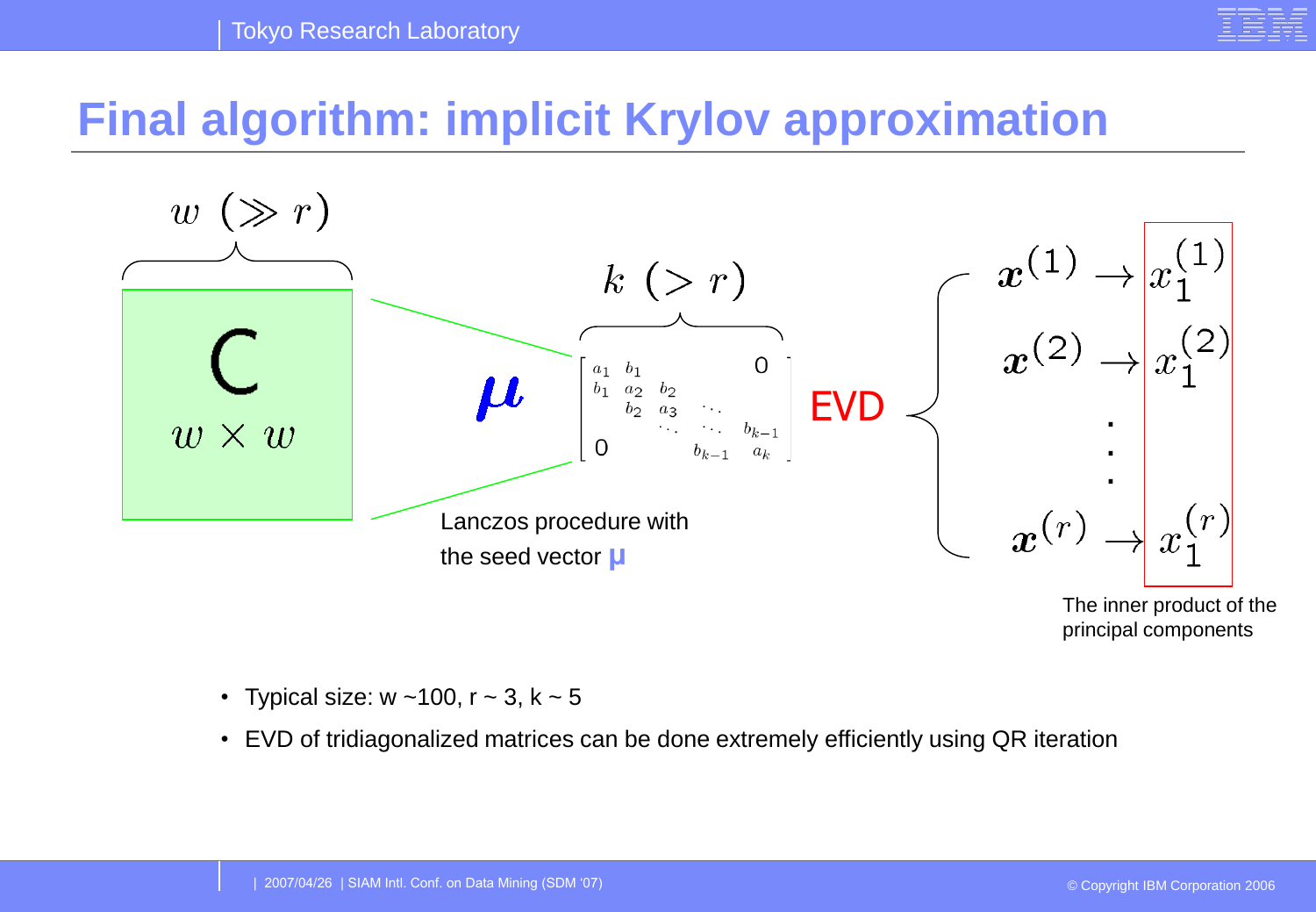

#### **Experiment and summary**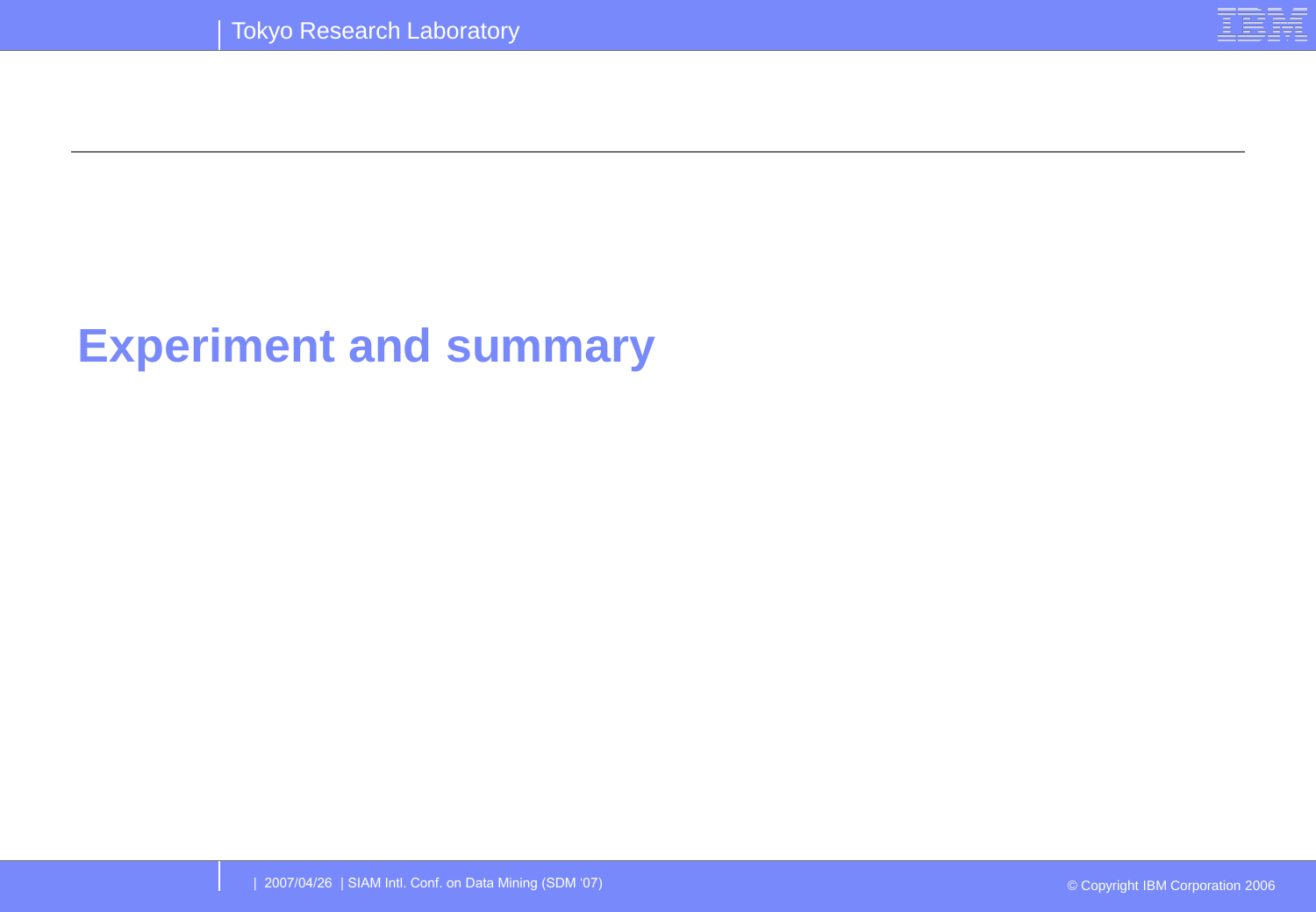#### **50 times faster than standard iterative methods**

#### ▪ **CP detection task for the "phone1" data**

available in the UCR archive

#### ▪ **Compared to standard iterative methods**

complexity = (# of time points)  $\times$   $O(rw^2)$ 



#### **Methods compared**

| ОI         | orthogonal iteration                   |
|------------|----------------------------------------|
| <b>EM</b>  | EM-PCA [Roweis, 1998]                  |
| OI FB      | OI with feedback                       |
| EM FB      | <b>EM with feedback</b>                |
| <b>IKA</b> | Implicit Krylov aprxn. (our<br>method) |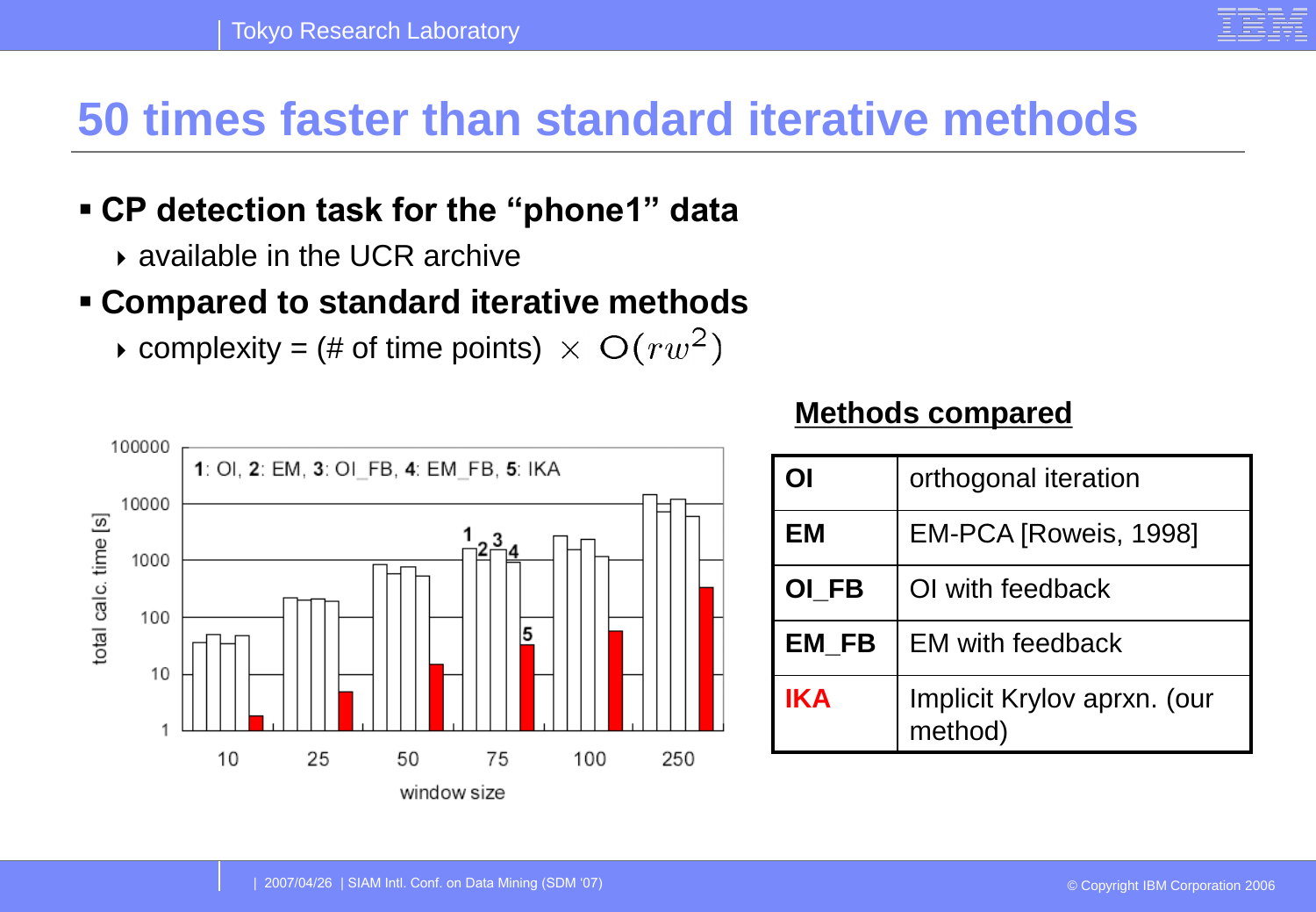

## **Numerical errors exist, but small**

#### raw signal change-point score

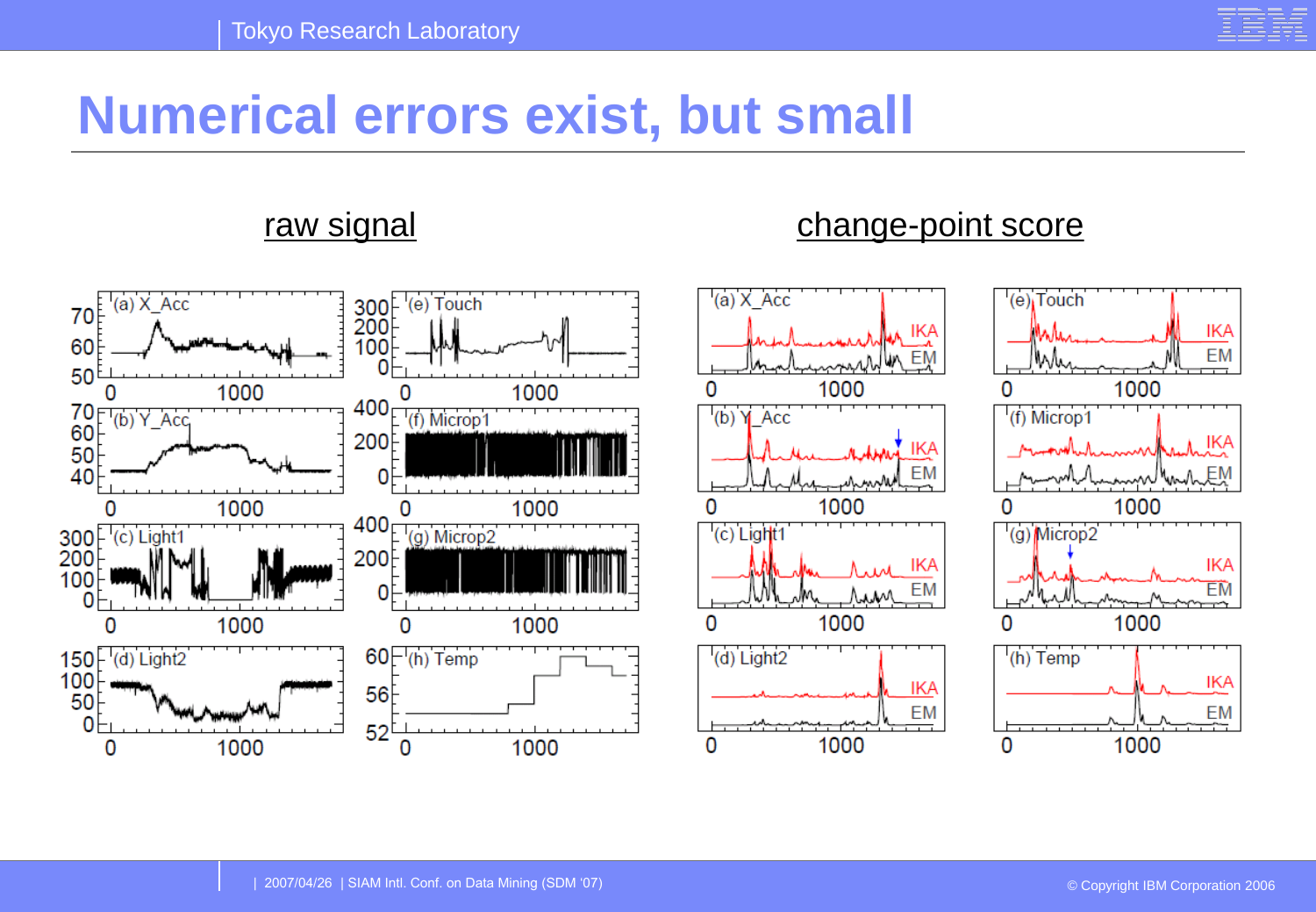

## **Summary**

- **Presented an approximated algorithm to compute the inner product of the principal components**
- **Example 3 Showed Krylov subspace learning works well for** *dense* **matrices when finding the inner product**
- **Applied our algorithm to a PCA-based CP detection method (SST) to get dramatic seed up**

#### ▪ **Future work: apply this technique to other areas**

will be useful in computing Markov transition probabilities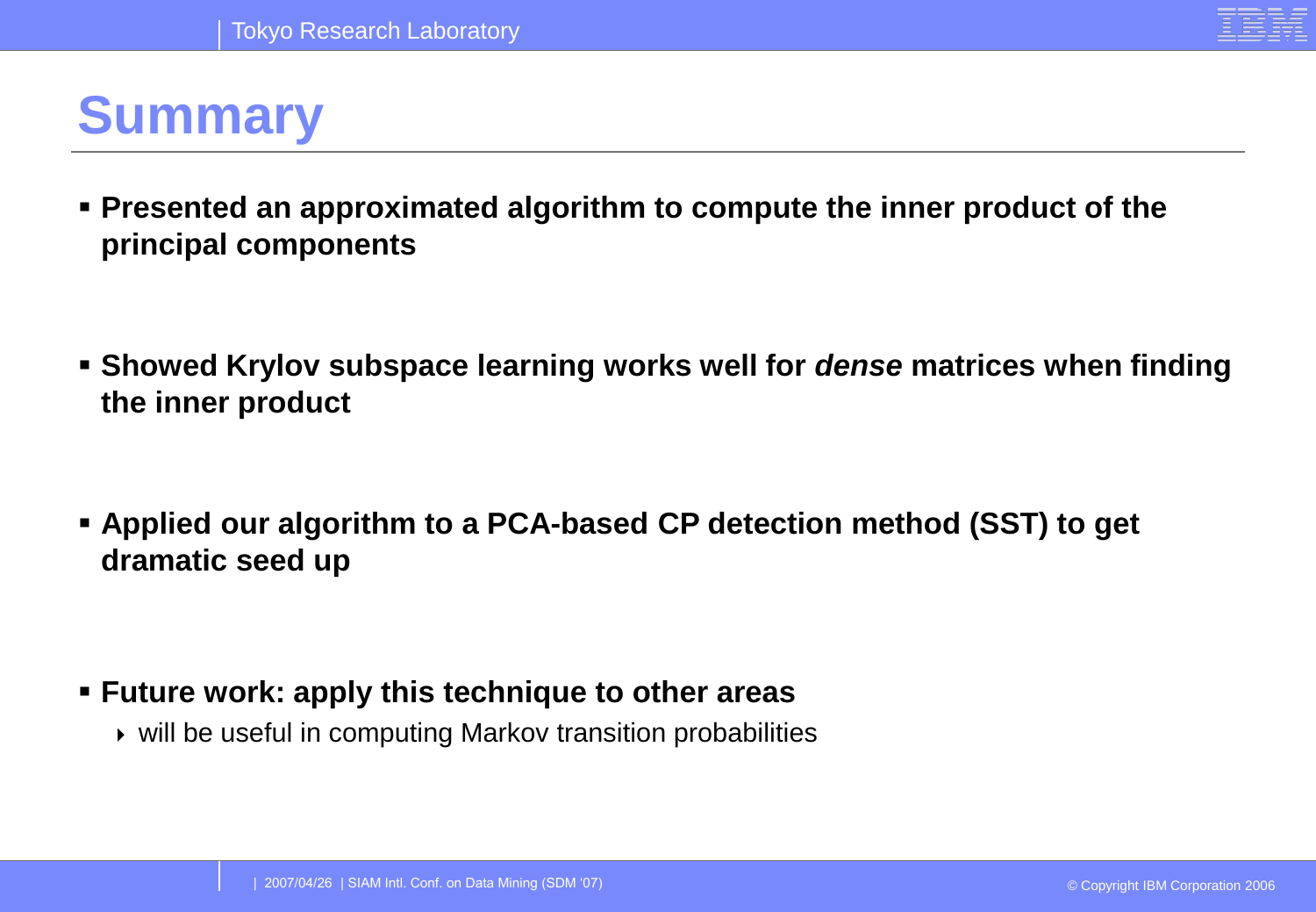

#### **Thank you !!**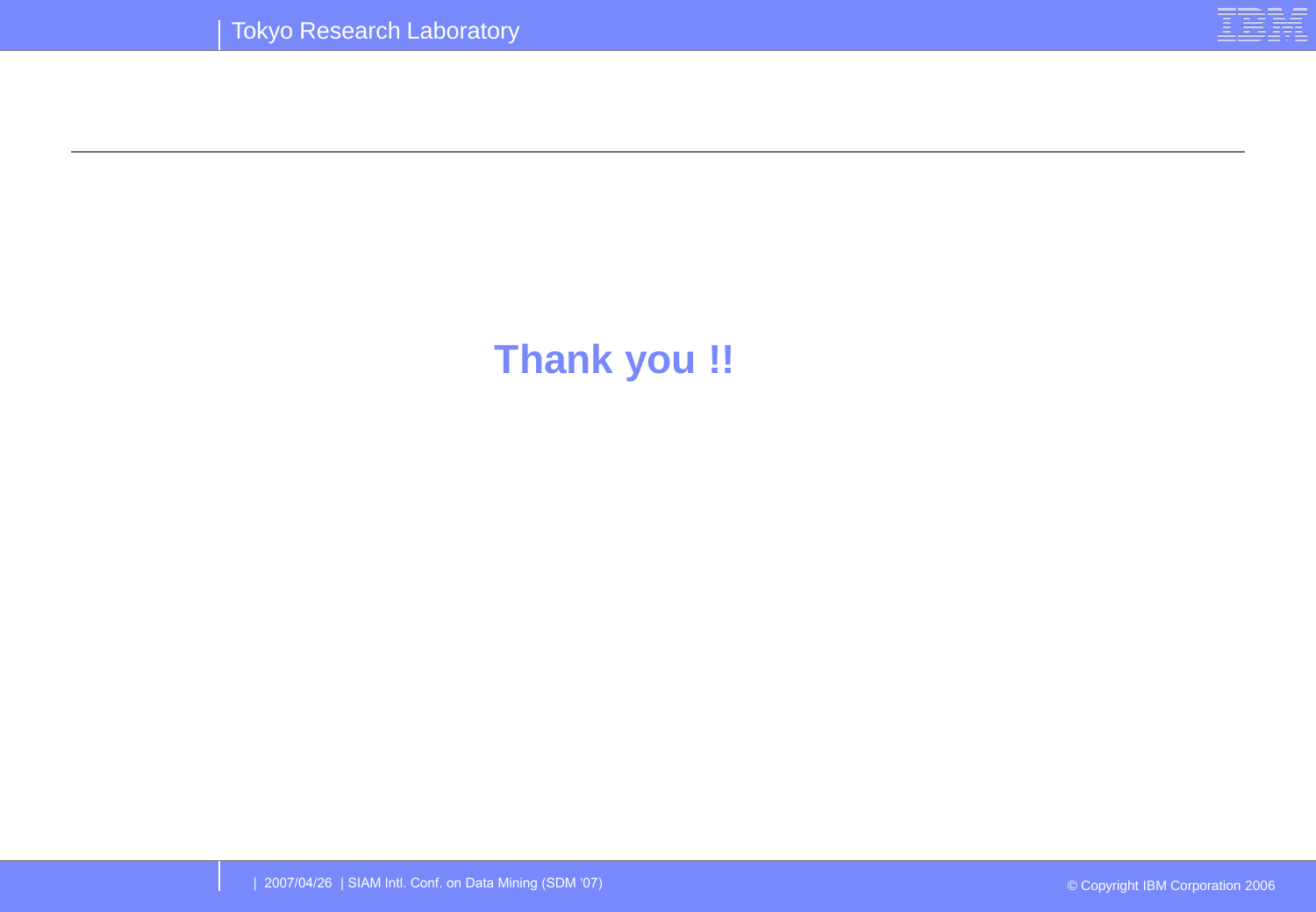

#### **Other CP detection methods (1/2)**

#### ▪ **Single Gaussian model**

- $\rightarrow$  detects the change in mean and variance
- $\rightarrow$  implicitly assumes step-like changes
	- See, e.g., M.Basseville and I. V. Nikiforov, "Detection of Abrupt Changes", Prentice-Hall, 1993.



Figure 1.1 Increase in mean with constant variance and the typical behavior of the decision function in quality control.

#### ▪ **Wavelet transform**

- can be viewed as generalized derivative
- $\rightarrow$  practical difficulty in choosing the base function
	- See, e.g., S. Mallat and W-. L. Hwang, "Singularity Detection And Processing With Wavelets", IEEE Trans. Information Theory, 38 (1992) 617-643.